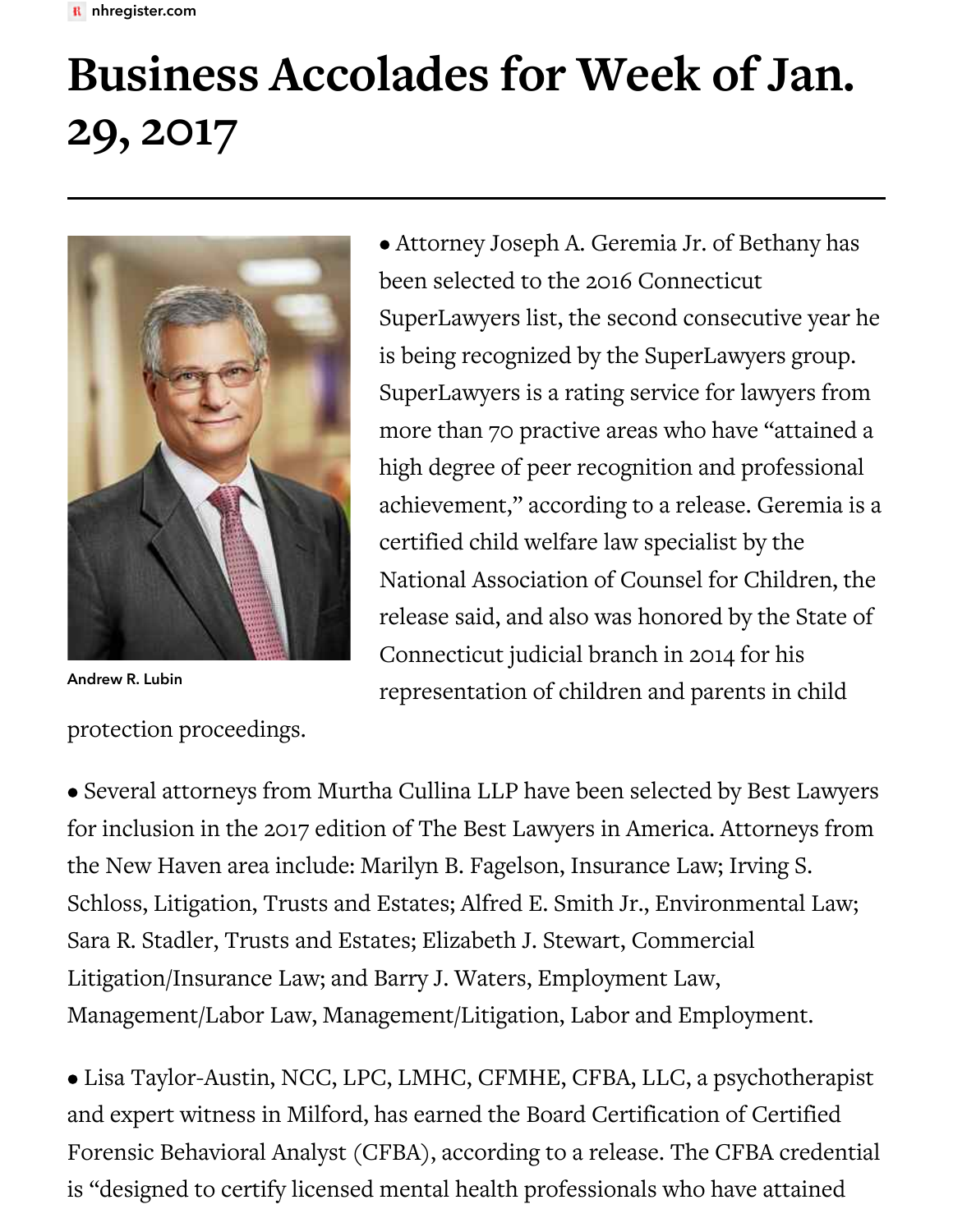expert status in the specialty of forensic behavioral analysis as evidenced by their forensic knowledge and experience," the release said. She plans to train schools and employers in areas of risk assessment for mitigation of crises and critical incidents. Visit www.lisatayloraustin.com and www.gangcolors.com.

• Andrew R. Lubin, a partner in the law firm of Neubert, Pepe & Monteith, P.C., has been named the Best Lawyers 2017 Real Estate "Lawyer of the Year" in New Haven, according to a release. Lubin is an accomplished real estate and commercial finance attorney and heads his firm's Best Law Firms Metropolitan Tier 1 Real Estate Group, the release said, assisting clients in all aspects of acquisition, financing, leasing, management, restructuring and disposition for retail, residential, office and industrial properties. Lubin is one of only four practicing lawyers in Connecticut holding a "Designated Attorney" certification from the U.S. Small Business Administration, the release said. He has been listed in Best Lawyers since 2001, was previously named the Best Lawyers Real Estate "Lawyer of the Year" in New Haven in 2014, has been listed in the publication "Connecticut Super Lawyers" since its inception, and holds an AV rating from Martindale-Hubbell. A Trumbull resident, Lubin is active in both the Trumbull and Greater New Haven communities; he is a member of the Greater New Haven Chamber of Commerce board of directors and the Trumbull Inland Wetland Commission. Currently he also is a member of the executive committee and former Chair of the Real Property Section of the Connecticut Bar Association; the New Haven County Bar Association Real Estate Committee; and the Real Property, Probate and Trust Law Section of the American Bar Association.

• Personal injury attorney Denise Ansell has been named one of the 2016 Ten Best Personal Injry Attorneys for Client Satisfaction by the American Institute of Personal Injury Attorneys, according to a release. The group selects the ten best such attorneys in each state, based on client/peer nominations, research and independent evaluation, the release said. Visit www.anselllabenlaw.com.

• Jane Elaine Ballerini, an associate with the law firm Neubert, Pepe & Monteith, P.C., has been selected by the Connecticut Law Tribune as one of the "New